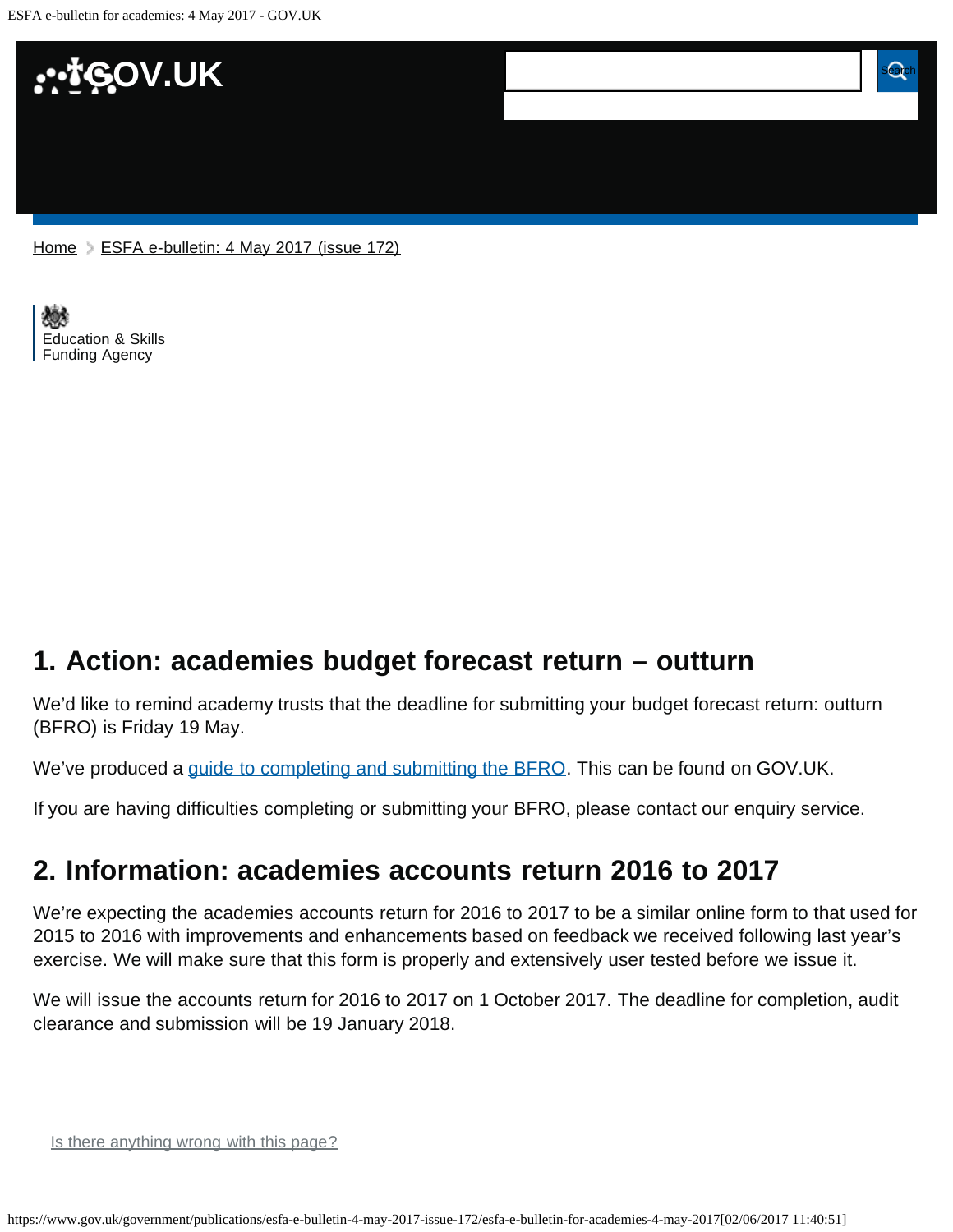### **Services and information**

**[Benefits](https://www.gov.uk/browse/benefits)** 

[Births, deaths, marriages and care](https://www.gov.uk/browse/births-deaths-marriages)

[Business and self-employed](https://www.gov.uk/browse/business)

[Childcare and parenting](https://www.gov.uk/browse/childcare-parenting)

[Citizenship and living in the UK](https://www.gov.uk/browse/citizenship)

[Crime, justice and the law](https://www.gov.uk/browse/justice)

[Disabled people](https://www.gov.uk/browse/disabilities)

[Driving and transport](https://www.gov.uk/browse/driving)

[Education and learning](https://www.gov.uk/browse/education)

[Employing people](https://www.gov.uk/browse/employing-people)

[Environment and countryside](https://www.gov.uk/browse/environment-countryside)

[Housing and local services](https://www.gov.uk/browse/housing-local-services)

[Money and tax](https://www.gov.uk/browse/tax)

[Passports, travel and living abroad](https://www.gov.uk/browse/abroad)

[Visas and immigration](https://www.gov.uk/browse/visas-immigration)

[Working, jobs and pensions](https://www.gov.uk/browse/working)

#### **Departments and policy**

[How government works](https://www.gov.uk/government/how-government-works)

**[Departments](https://www.gov.uk/government/organisations)** 

**[Worldwide](https://www.gov.uk/government/world)** 

**[Policies](https://www.gov.uk/government/policies)** 

**[Publications](https://www.gov.uk/government/publications)** 

**[Announcements](https://www.gov.uk/government/announcements)** 

[Help](https://www.gov.uk/help) [Cookies](https://www.gov.uk/help/cookies) [Contact](https://www.gov.uk/contact) [Terms and conditions](https://www.gov.uk/help/terms-conditions) [Rhestr o Wasanaethau Cymraeg](https://www.gov.uk/cymraeg) Built by the [Government Digital Service](https://www.gov.uk/government/organisations/government-digital-service)

# **OGL**

All content is available under the [Open Government Licence v3.0,](https://www.nationalarchives.gov.uk/doc/open-government-licence/version/3/) except where otherwise stated